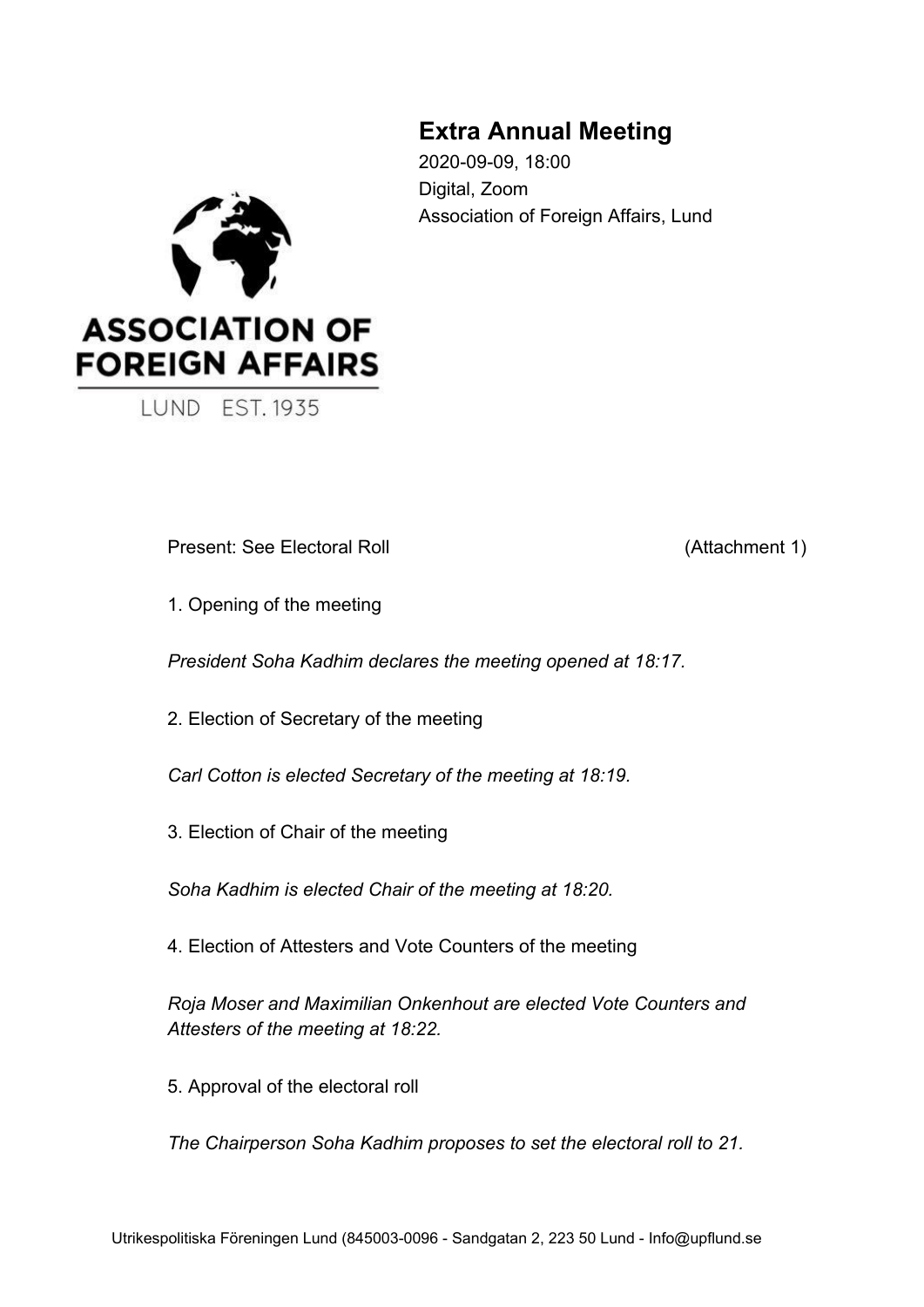*The electoral roll is set to 21 at 18:22.*

6. Approval of the Agenda (Attachment 2)

*Proposal to approve the agenda.*

*Passed by acclamation at 18:23.*

7. Consideration of whether the summons to the Extra Annual Meeting were carried out in accordance with the By-laws

*Secretary Carl Cotton informs the Meeting that the summons were sent out 14 days prior to the Extra Annual Meeting, and that the measures taken to summon Members to the Extra Annual Meeting were therefore carried out in accordance with the Bylaws.*

*The Annual Meeting thereby finds that the summons for the Extra Annual Meeting were carried out in accordance with the bylaws.*

8. The Membership fee for the upcoming year of operations (Attachment 3)

*The Board of 20/21 proposes that the Extra Annual Meeting decides, to set the membership fee to 0 SEK for the entire operational year of 20/21.*

*A few questions arise in regards to the financial implications of removing the membership fee, and whether or not the proposition is reversible if it does not achieve the purpose stated in the proposition.*

*Passed through votation with 21 votes in favor at 18:34.*

9. Meeting adjourned

*Chairperson Soha Kadhim declares the meeting adjourned at 18:34.*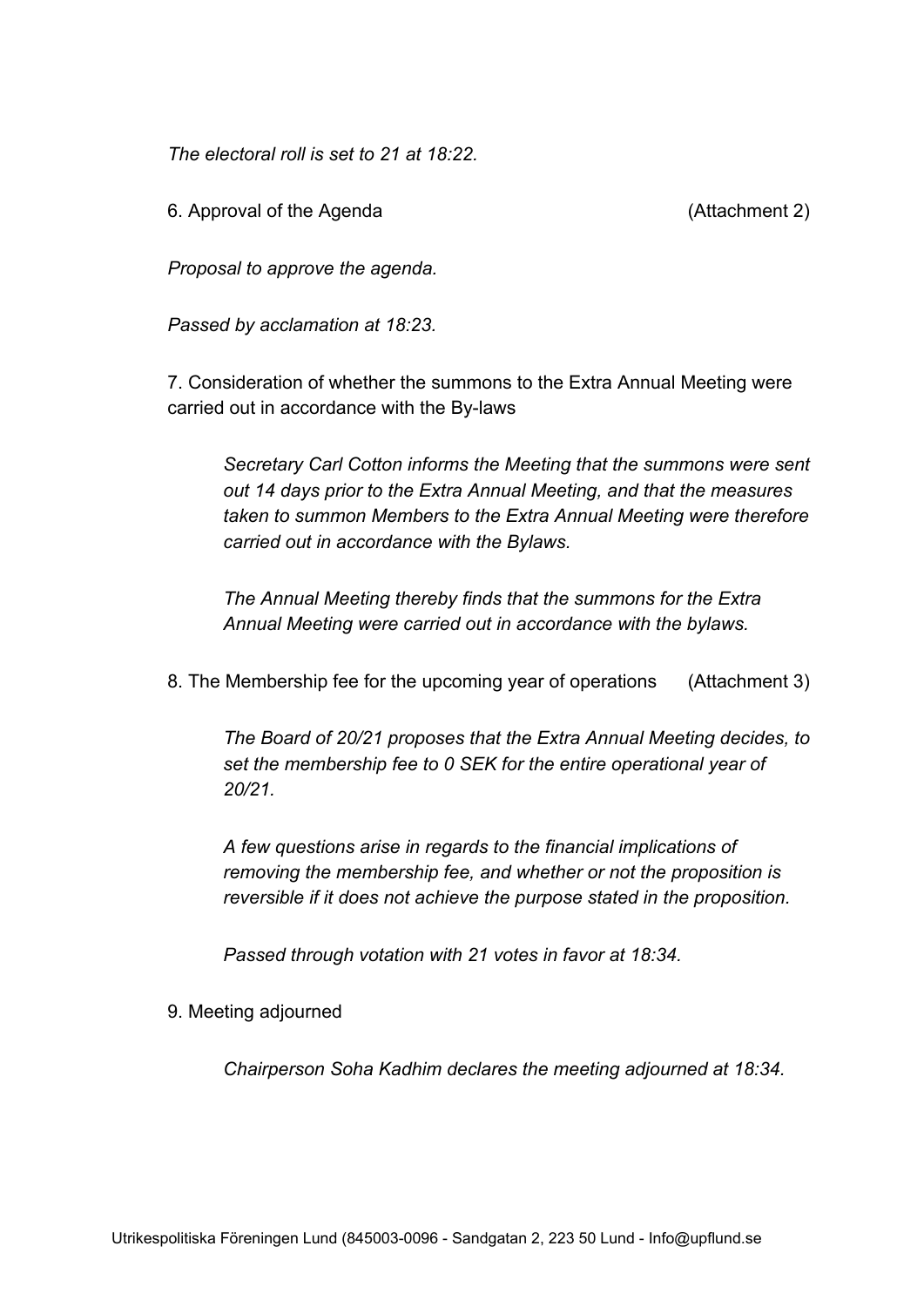Carl Cotton, Secretary

Soha Kadhim, Chair

VU 10

Roja Moser, Attester

Maximilian Onkenhout, Attester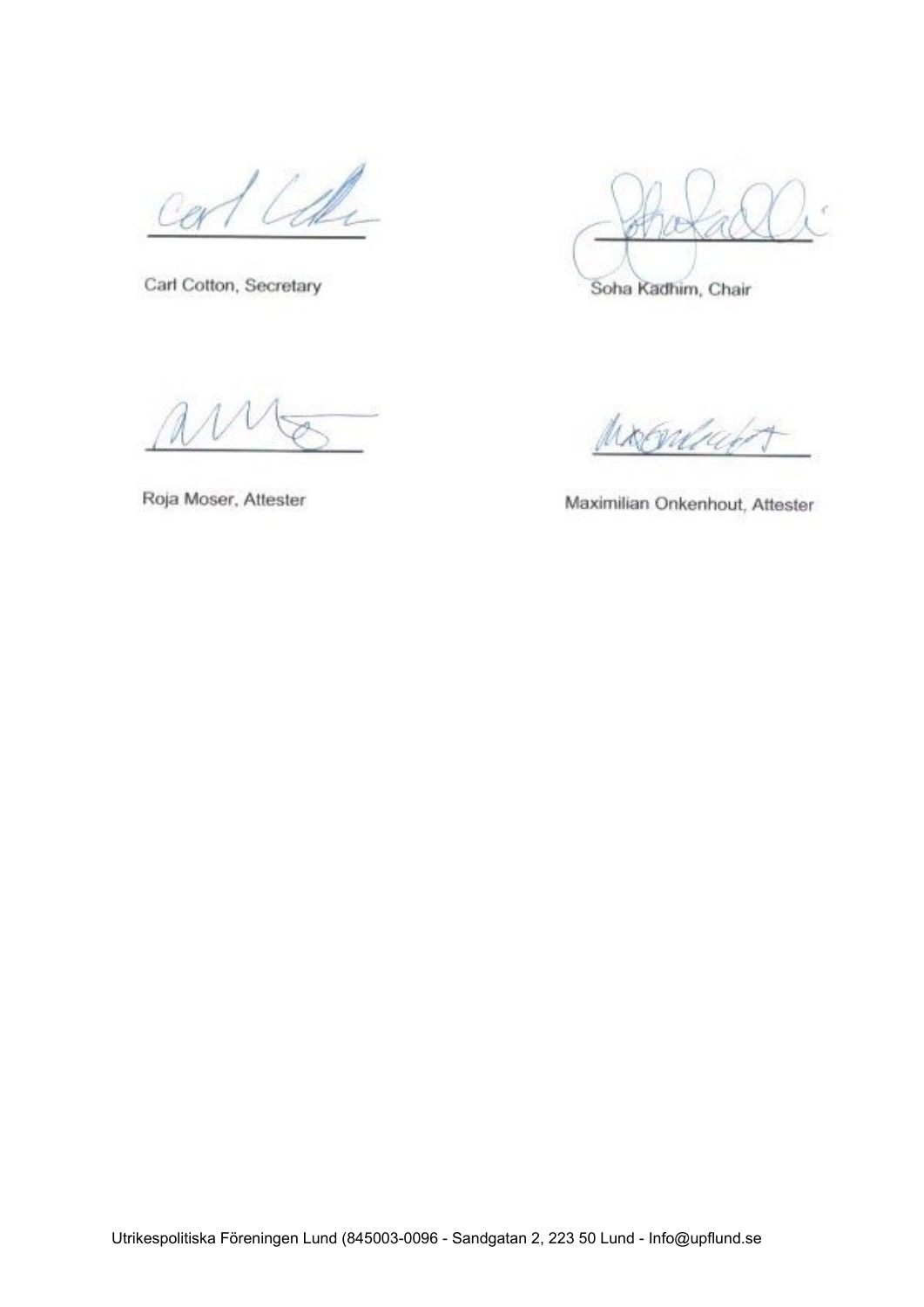# Attachment 1

| <b>First Name</b> | Surname           | Entered    | Left   |
|-------------------|-------------------|------------|--------|
| Agnieszka         | Gryz              | From start | To end |
| Anna              | Mizser            | From start | To end |
| Carl              | Cotton            | From start | To end |
| Clara             | Karlsson Schedvin | From start | To end |
| Daniel            | Bergdal           | From start | To end |
| Demi              | <b>Bylon</b>      | From start | To end |
| Emma              | Liljeström        | From start | To end |
| Frida             | Lindberg          | From start | To end |
| Gabriella         | Gut               | From start | To end |
| Hedda             | Carlsson          | From start | To end |
| Henrietta         | Kulleborn         | From start | To end |
| Karin             | Mizser            | From start | To end |
| Kerime            | van Opijnen       | From start | To end |
| Lovisa            | Lundin Ziegler    | From start | To end |
| Maguette          | Fall              | From start | To end |
| Maximilian        | Onkenhout         | From start | To end |
| Miljaemilia       | Wala              | From start | To end |
| Roja              | Moser             | From start | To end |
| Soha              | Kadhim            | From start | To end |
| Thea              | Sandin            | From start | To end |
| Victoria          | <b>Becker</b>     | From start | To end |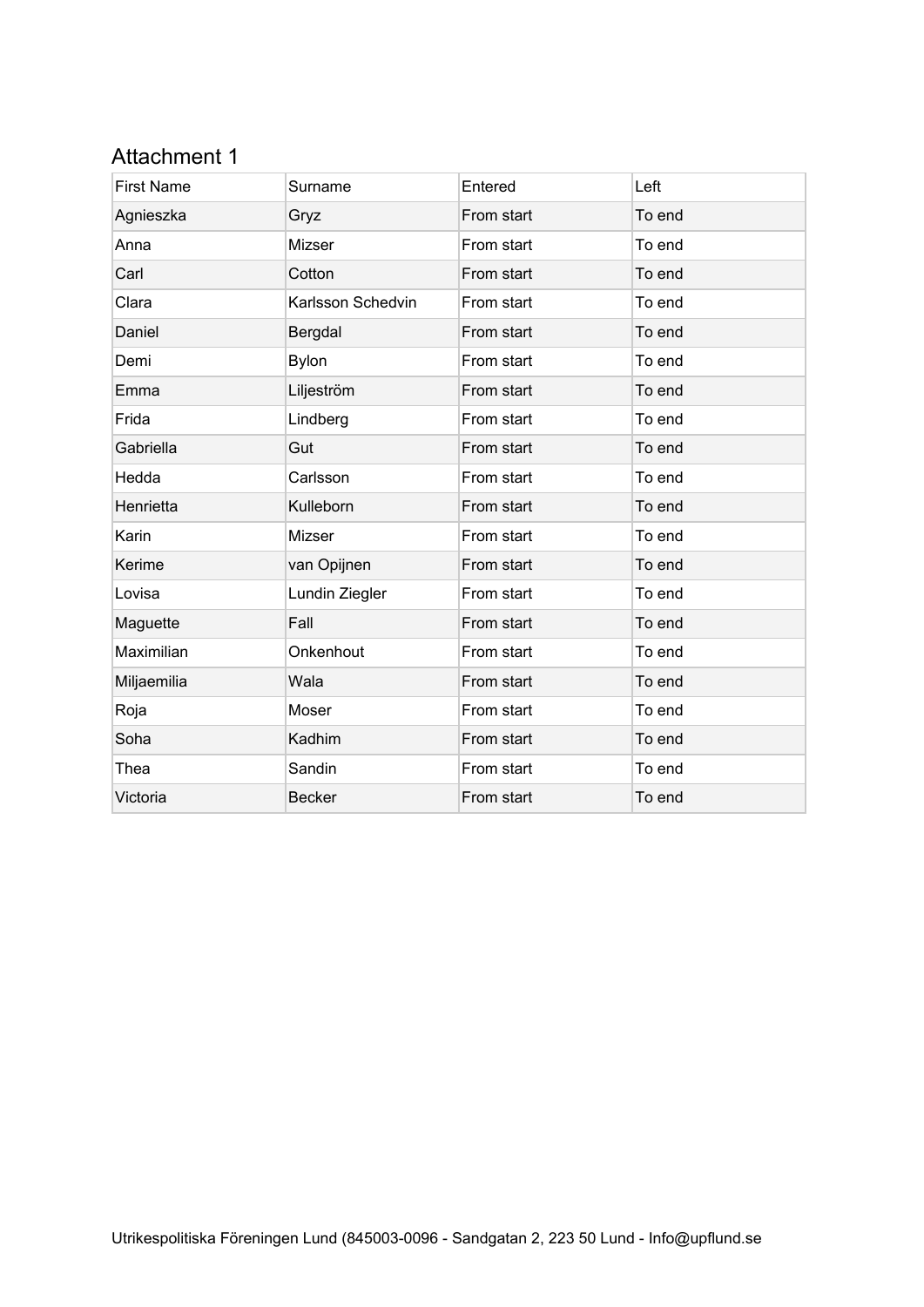## Attachment 2

Extra Annual Meeting 2020 2020-09-09, 18:00 Digital, Zoom Association of Foreign Affairs, Lund

- 1. Opening of the meeting
- 2. Election of Secretary of the meeting
- 3. Election of Chair of the meeting
- 4. Election of Attesters and vote-counters of the meeting
- 5. Approval of the electoral roll
- 6. Approval of the Agenda

7. Consideration of whether the summons to the Annual Meeting were carried out in accordance with the By-laws

- 8. The Membership fee for the upcoming year of operations
- 9. Meeting adjourned